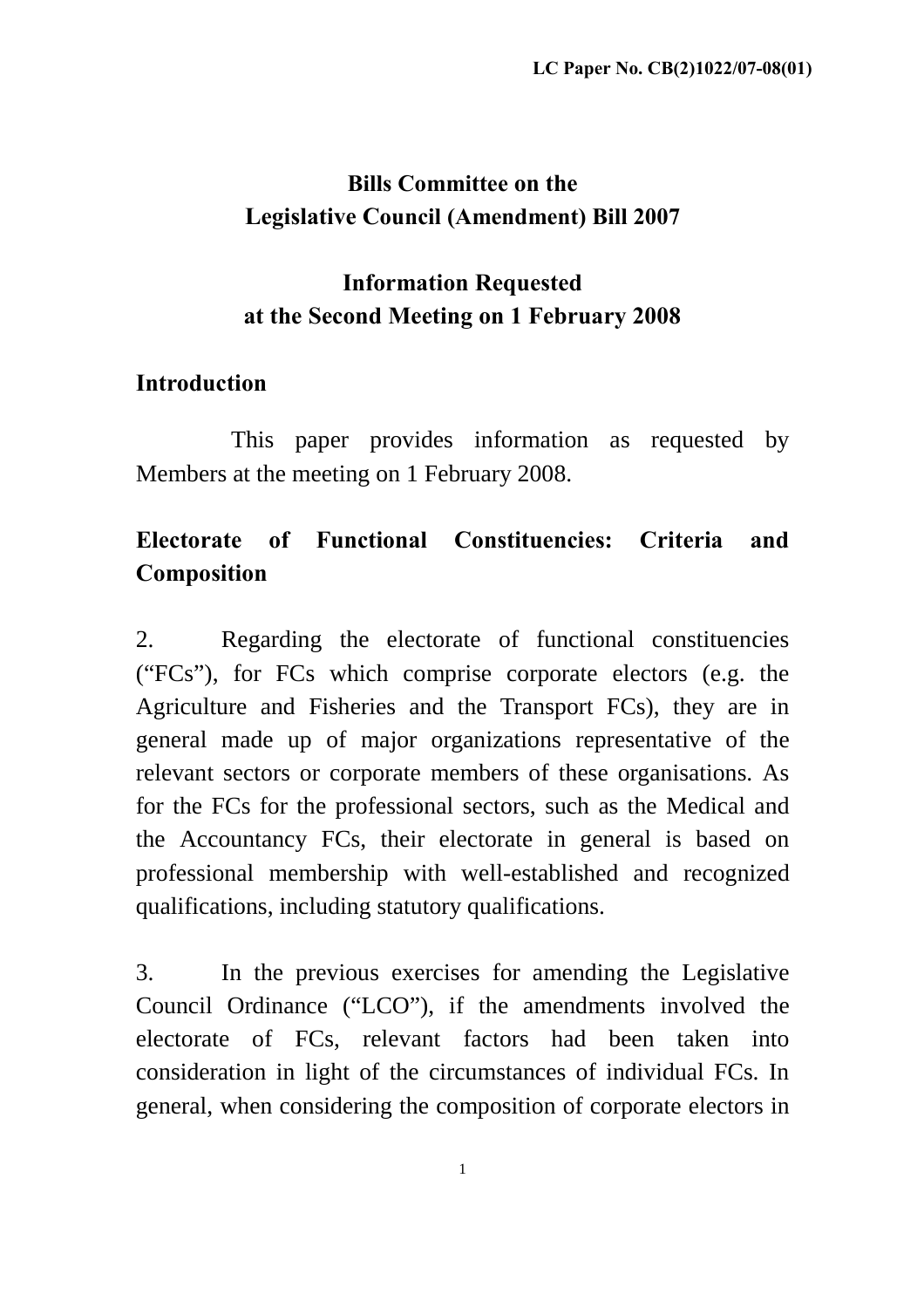FCs, factors that may be taken into account include the relevant organisations, nature of business, scale of operation, track record and experience, involvement in the relevant sectors, as well as the situation of similar bodies in that FCs.

4. Since the establishment of FCs, successive terms of the Legislative Council ("LegCo") and different sectors in the Hong Kong community had been involved in the discussions on the evolvement of the FCs on various aspects including their composition. For enacting the LCO in 1997, the Government consulted the public on the sectoral coverage and delineation of the electorate for the nine new FCs. Views from LegCo Members and the public on the composition of FCs had also been incorporated.

5. Since then, when the Government proposed amendments to the delineation of the electorate of FCs in the LCO, the Government had taken account of factors set out in paragraph 3 above, as well as the latest developments in the community and the sectors concerned, including changes to the statutory registration and licensing systems.

6. In considering relevant amendments, the Government had provided detailed explanations to LegCo and gauged Members' views. Organisations and representatives from relevant sectors could also express their views in this process. Thus there were ample opportunities for LegCo, the relevant sectors and the public to express their views in the process of delineating the electorate FC<sub>s</sub>.

2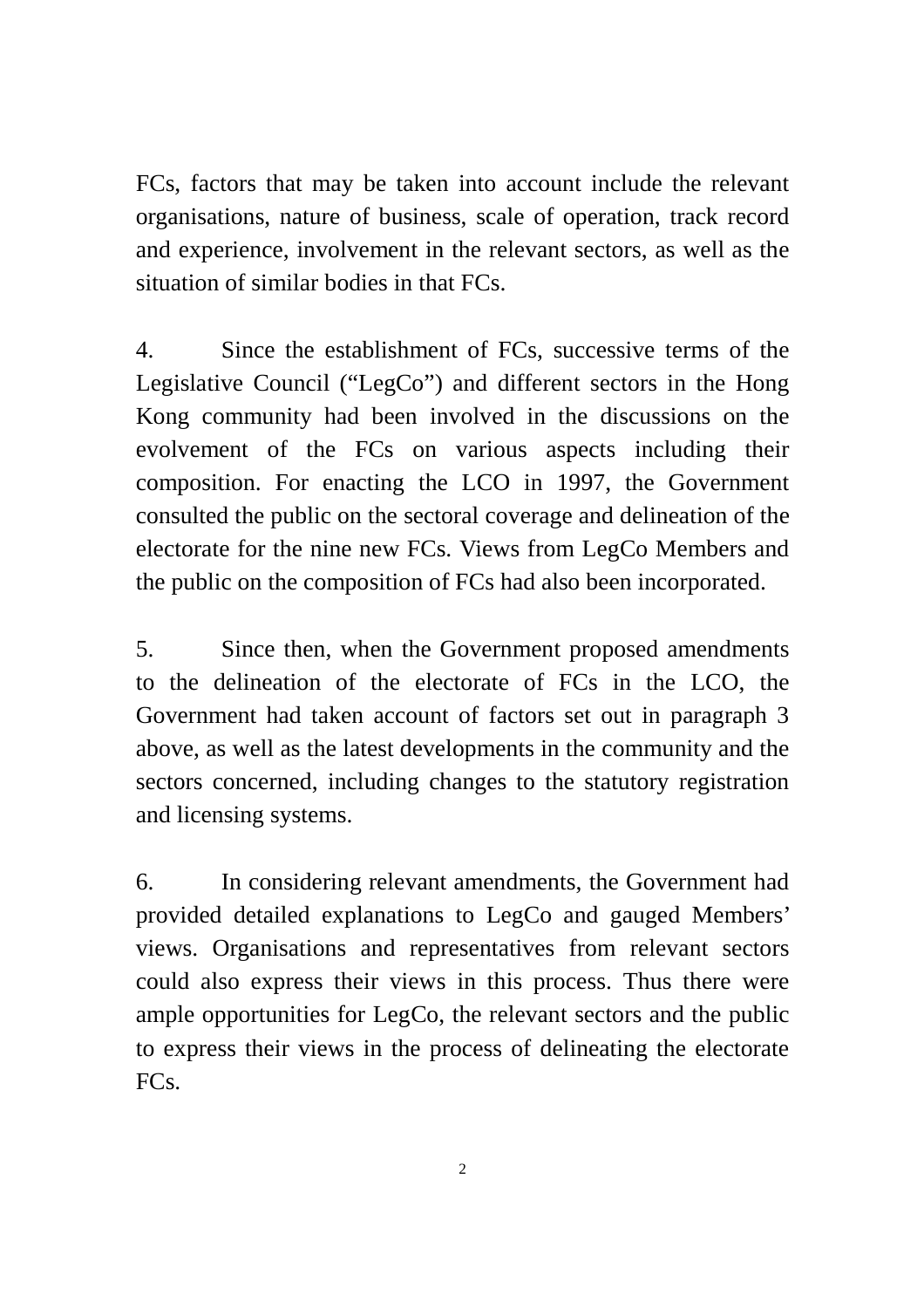### **2008 LegCo Election: Adjustments to the Delineation of the Electorate of the FCs**

7. As for the 2008 LegCo FC Election, we have explained earlier that since the two motions submitted by the Government on 21 December 2005 for amending Annexes I and II of the Basic Law did not receive the two-thirds majority support of the LegCo Members as required by Annexes I and II of the Basic Law, they could not be processed further. In accordance with the Interpretation made by the Standing Committee of the National People's Congress on 6 April 2004, if no amendment is made to the methods for selecting the CE and for forming the LegCo as stipulated in Annexes I and II of the Basic Law, the provisions relating to the two methods in Annexes I and II of the Basic Law will continue to apply. Under this interpretation, technical amendments or updates can be made to the delineation of the electorate of the FCs for the 2008 LegCo Election. As we have explained earlier, since the two motions did not receive the required support, the number and composition of existing FCs should remain unchanged for the 2008 LegCo Election. As such, the composition of FCs should remain unchanged for the 2008 LegCo Election and only technical updates should be made.

#### **Applications from Organizations for Inclusion into FCs**

8. Further information on the 75 organisations which submitted proposals for their inclusion in the electorate of FCs since the enactment of the LegCo (Amendment) Ordinance 2003 is set out at the Annex.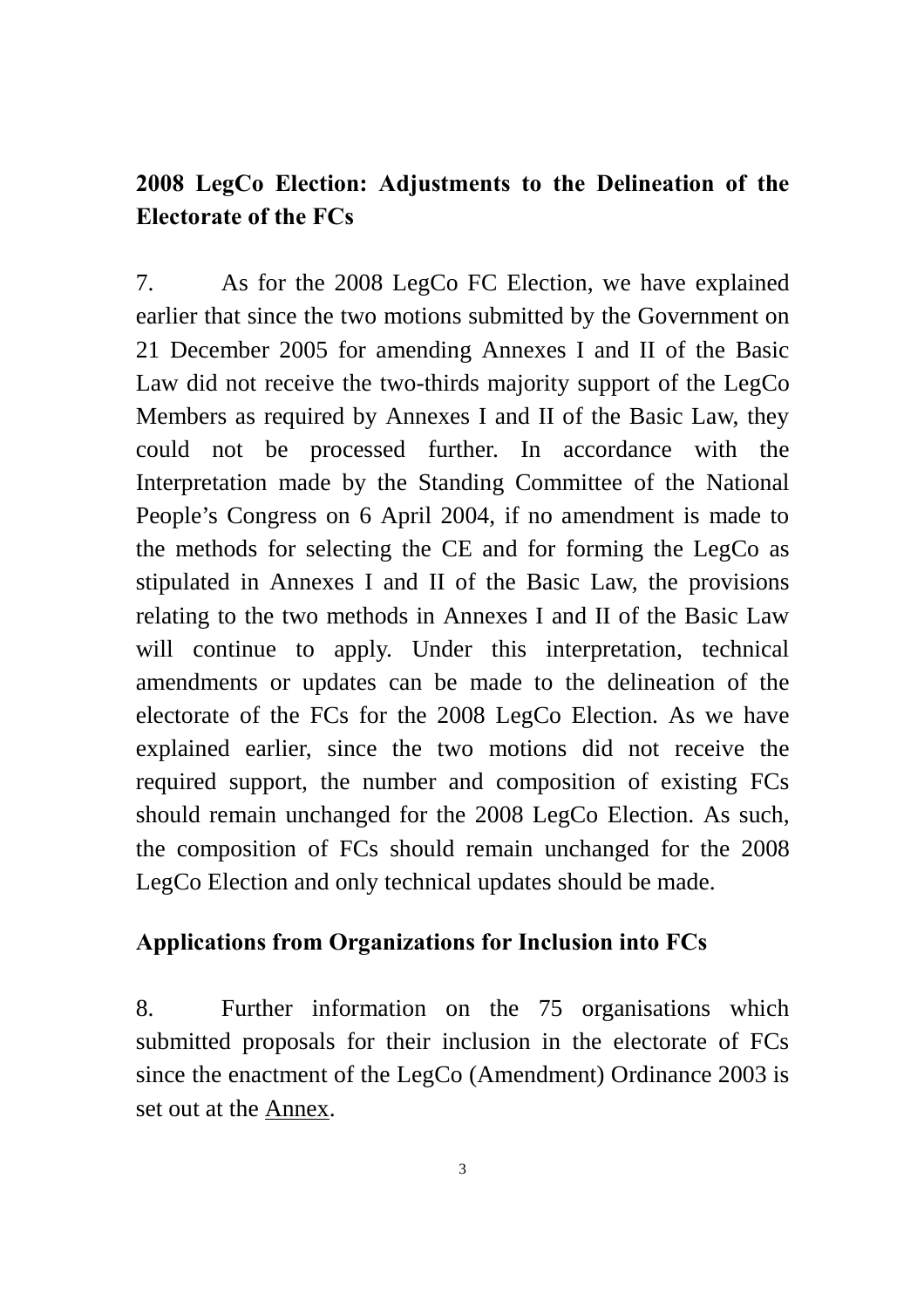#### **The Engineering FC**

9. The Engineering FC is composed of professional engineers registered under the Engineers Registration Ordinance (Cap. 409) and members of the Hong Kong Institution of Engineers entitled to vote at general meetings of the Institution. However, according to section 25 of the LCO, only those who are eligible to be registered as an elector for a geographical constituency (i.e. those who are Hong Kong permanent residents aged 18 or above, ordinarily reside in Hong Kong, hold an identity document and are not disqualified from being registered as an elector by virtue of section 31 of the LCO) will be eligible to be registered as an elector for an FC. In addition, they cannot register in more than one FC. We have taken into account the effect of these requirements in calculating the potential electorate.

10. Among the electors who are eligible to be registered in the Engineering FC, about 3,300 are also eligible to be registered in other FC(s). Among them, 1,012 have registered in the Information Technology FC, 162 have registered in the Education FC, and 81 have registered in other FCs.

Constitutional and Mainland Affairs Bureau February 2008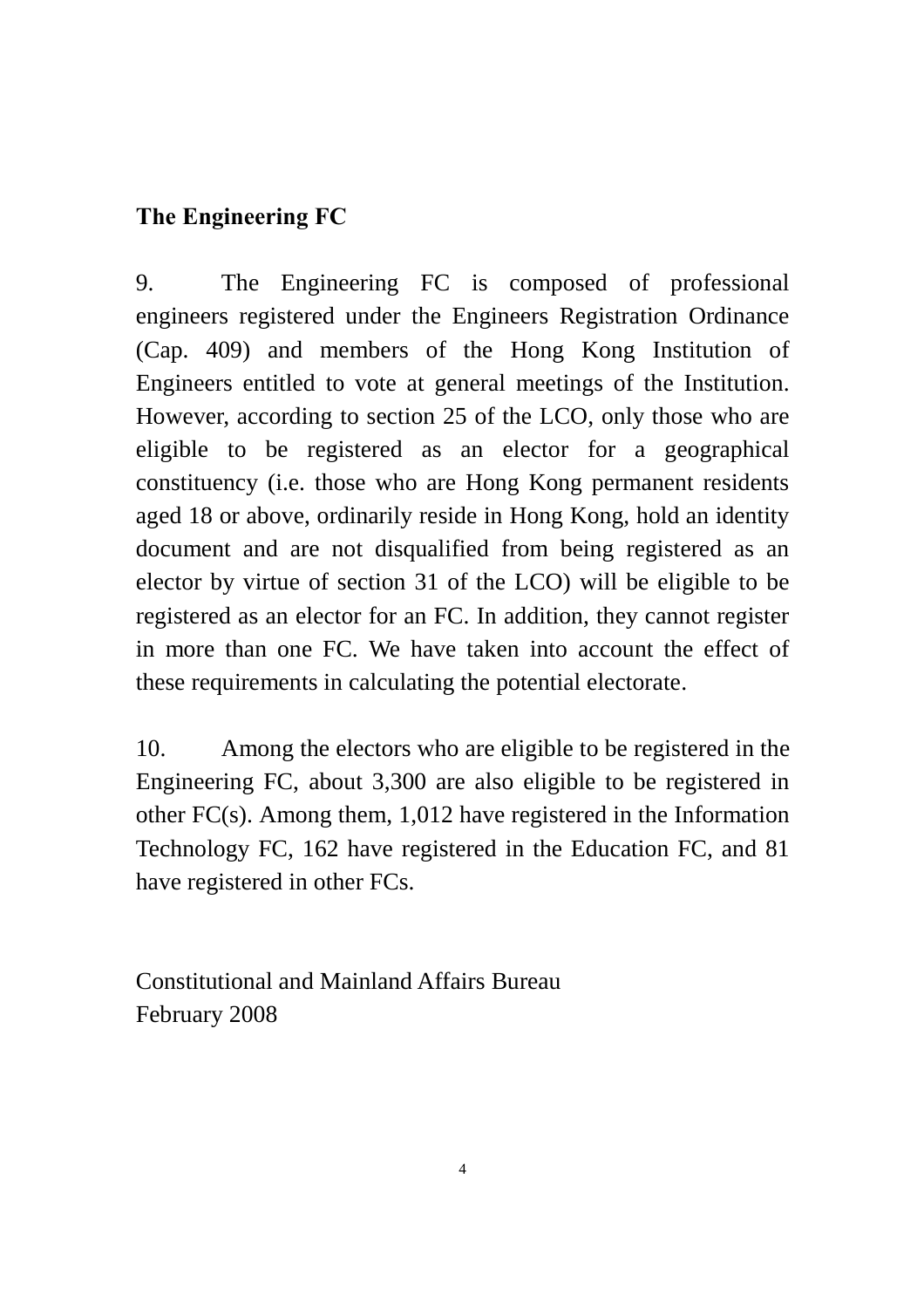#### **Annex**

# **Further Information on the Applications Received for Inclusion into FCs since the Enactment of the LegCo (Amendment) Ordinance 2003**

|    |                       | Number of           | <b>Information on</b>          |
|----|-----------------------|---------------------|--------------------------------|
|    | <b>FCs</b>            | <b>Applications</b> | the Applications               |
| 1. | Agriculture and       | 4                   | The applications were raised   |
|    | <b>Fisheries</b>      |                     | four associations<br>by        |
|    |                       |                     | proposing their inclusion      |
|    |                       |                     | into the electorate.           |
| 2. | <b>Transport</b>      | 45                  | The applications were raised   |
|    |                       |                     | by 15 bodies in the sector     |
|    |                       |                     | and 30 companies proposing     |
|    |                       |                     | their inclusion into<br>the    |
|    |                       |                     | electorate.                    |
| 3. | Education             | 1                   | The application was raised     |
|    |                       |                     | an education body,<br>by       |
|    |                       |                     | proposing its inclusion into   |
|    |                       |                     | the electorate of that FC so   |
|    |                       |                     | that its relevant staff could  |
|    |                       |                     | be registered as electors in   |
|    |                       |                     | that FC.                       |
| 4. | Engineering           | $\mathbf{1}$        | The application was raised     |
|    |                       |                     | by an institute proposing its  |
|    |                       |                     | inclusion into the electorate. |
| 5. | <b>Social Welfare</b> | $\mathbf{1}$        | The application was raised     |
|    |                       |                     | by a union proposing its       |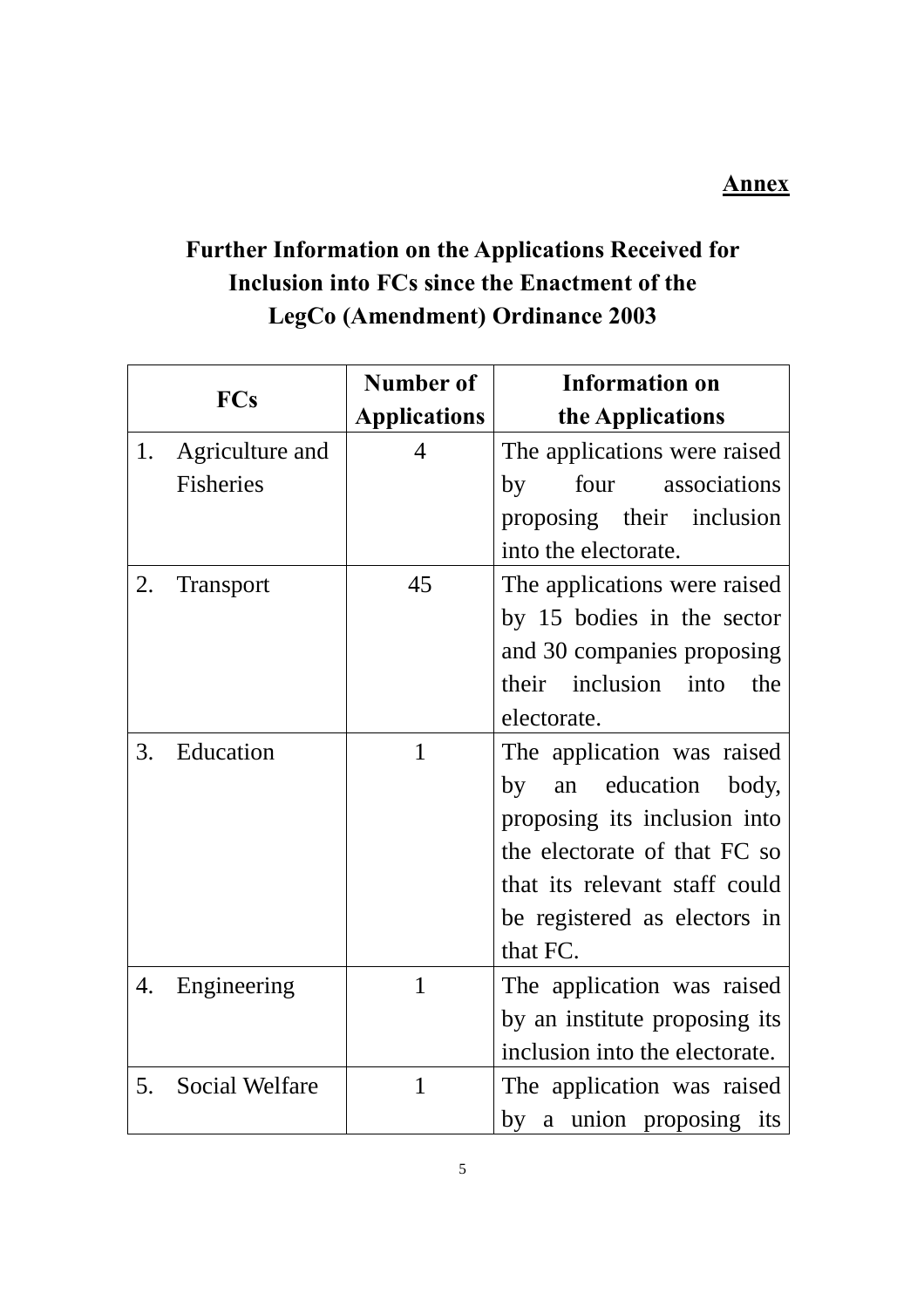| <b>FCs</b> |                   | Number of           | <b>Information on</b>         |
|------------|-------------------|---------------------|-------------------------------|
|            |                   | <b>Applications</b> | the Applications              |
|            |                   |                     | inclusion into the electorate |
|            |                   |                     | of that FC, so that its       |
|            |                   |                     | members can be registered     |
|            |                   |                     | as electors in that FC.       |
| 6.         | Real Estate and   | $\overline{2}$      | The applications were raised  |
|            | Construction      |                     | two associations<br>by        |
|            |                   |                     | proposing their inclusion     |
|            |                   |                     | into the electorate of that   |
|            |                   |                     | FC, so that their members     |
|            |                   |                     | can be registered as electors |
|            |                   |                     | in that FC.                   |
| 7.         | Financial         | $\overline{2}$      | The applications were raised  |
|            | Services          |                     | by two bodies in the sector,  |
|            |                   |                     | proposing inclusion of the    |
|            |                   |                     | practitioners of relevant     |
|            |                   |                     | businesses into<br>the        |
|            |                   |                     | electorate of that FC.        |
| 8.         | Sports,           | 8                   | The applications were raised  |
|            | Performing        |                     | by eight bodies in the sector |
|            | Arts, Culture     |                     | proposing their inclusion     |
|            | and Publication   |                     | into the electorate.          |
| 9.         | Import and        | $\overline{2}$      | The applications were raised  |
|            | Export            |                     | by two companies proposing    |
|            |                   |                     | their inclusion into<br>the   |
|            |                   |                     | electorate.                   |
|            | 10. Wholesale and | 5                   | The applications were raised  |
|            | Retail            |                     | by five bodies in the sector  |